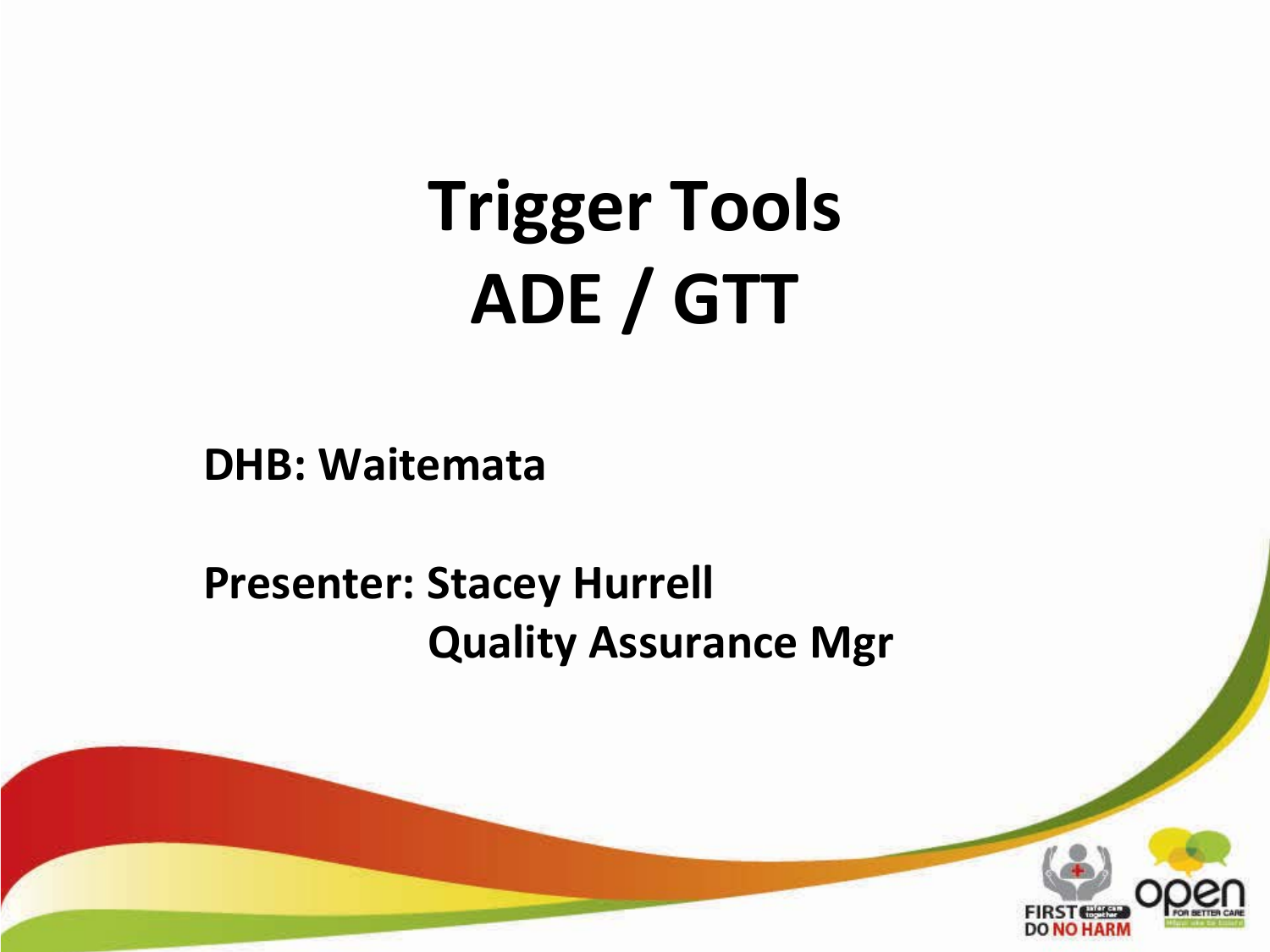### **Your team**

| <b>Executive Sponsor</b>  |                                                   | Dr Andrew Brant (Chief Medical Officer)                                                      |
|---------------------------|---------------------------------------------------|----------------------------------------------------------------------------------------------|
| <b>Steering Committee</b> |                                                   | <b>Quality Executive Committee</b>                                                           |
| <b>Programme Lead</b>     |                                                   | <b>Stacey Hurrell (Quality Assurance Manager)</b>                                            |
| <b>GTT Review Team</b>    |                                                   | <b>Relievers</b>                                                                             |
| <b>Reviewer</b>           | <b>Marge Murphy Wound</b><br><b>CNS</b>           |                                                                                              |
| <b>Reviewer</b>           | <b>Sarah Thomson</b><br><b>ICU RN</b>             |                                                                                              |
| <b>Clinician</b>          | <b>Dr Vinod Singh</b><br><b>Medical Physician</b> | <b>Dr Murray Delport</b><br><b>EM Specialist</b>                                             |
| <b>Data Entry</b>         |                                                   | <b>Sharon Puddle Quality IS Manager</b>                                                      |
| <b>Data Analysis</b>      |                                                   | <b>Penny Andrew Clinical Lead Quality</b><br><b>Stacey Hurrell Quality Assurance Manager</b> |

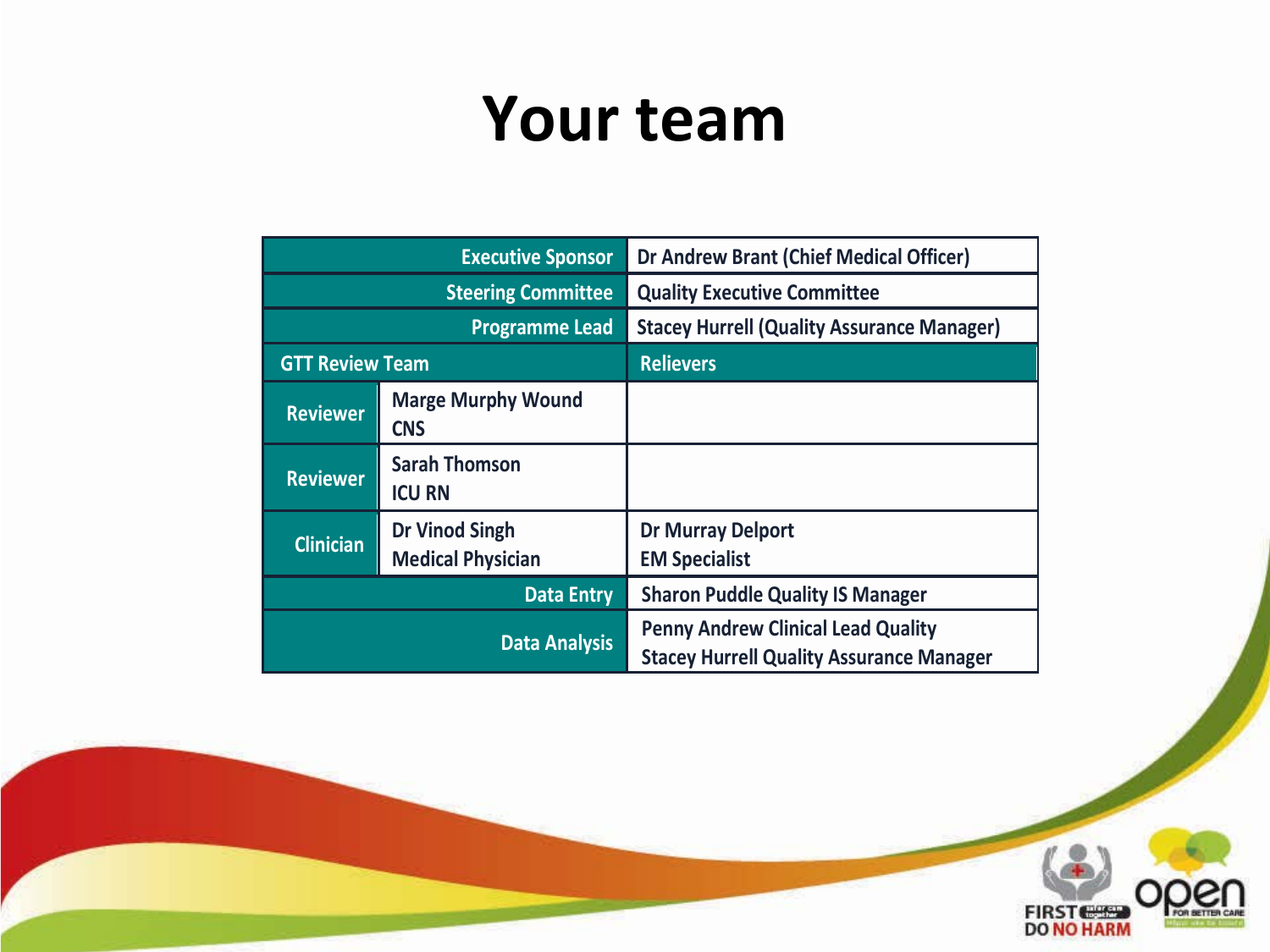# **Themes so far**

### **Data range: 01/01/2010 – 31/03/2014**

- Highest number of events (**30%**) occurred in General Surgery
- **32%** of total events can be attributed to a procedural/operative/treatment complication
- A further **32%** of total events can be attributed to medication management
- **77%** of the harm caused was temporary but required intervention

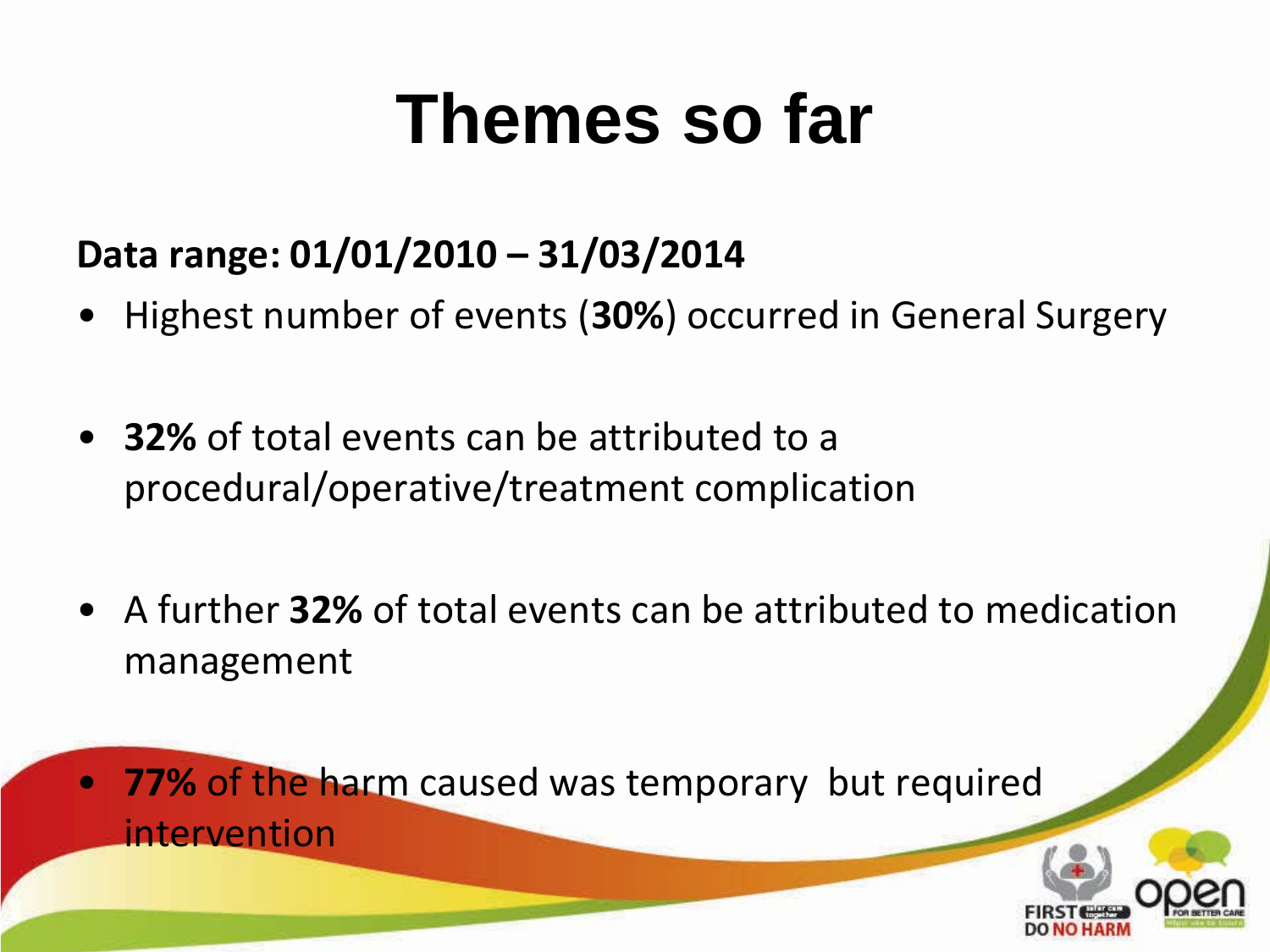# **Translating data into action**

#### **Data range: 01/01/2010 to 31/03/2014**

#### **ADE Only**

- Events/100 admissions: **17**
- Events/1000 bed days: **33**
- Event categories: **E** = **87% F** = 12% **G** = 0% **H** = 0.49% **I** = 0.49%

### **GTT (total)**

- Events/100 admissions: **50**
- Events/1000 bed days: **96**
- Event categories: **E** = **77% F** = 20% **G** = 0.67% **H** = 2% **I** = 0.34%

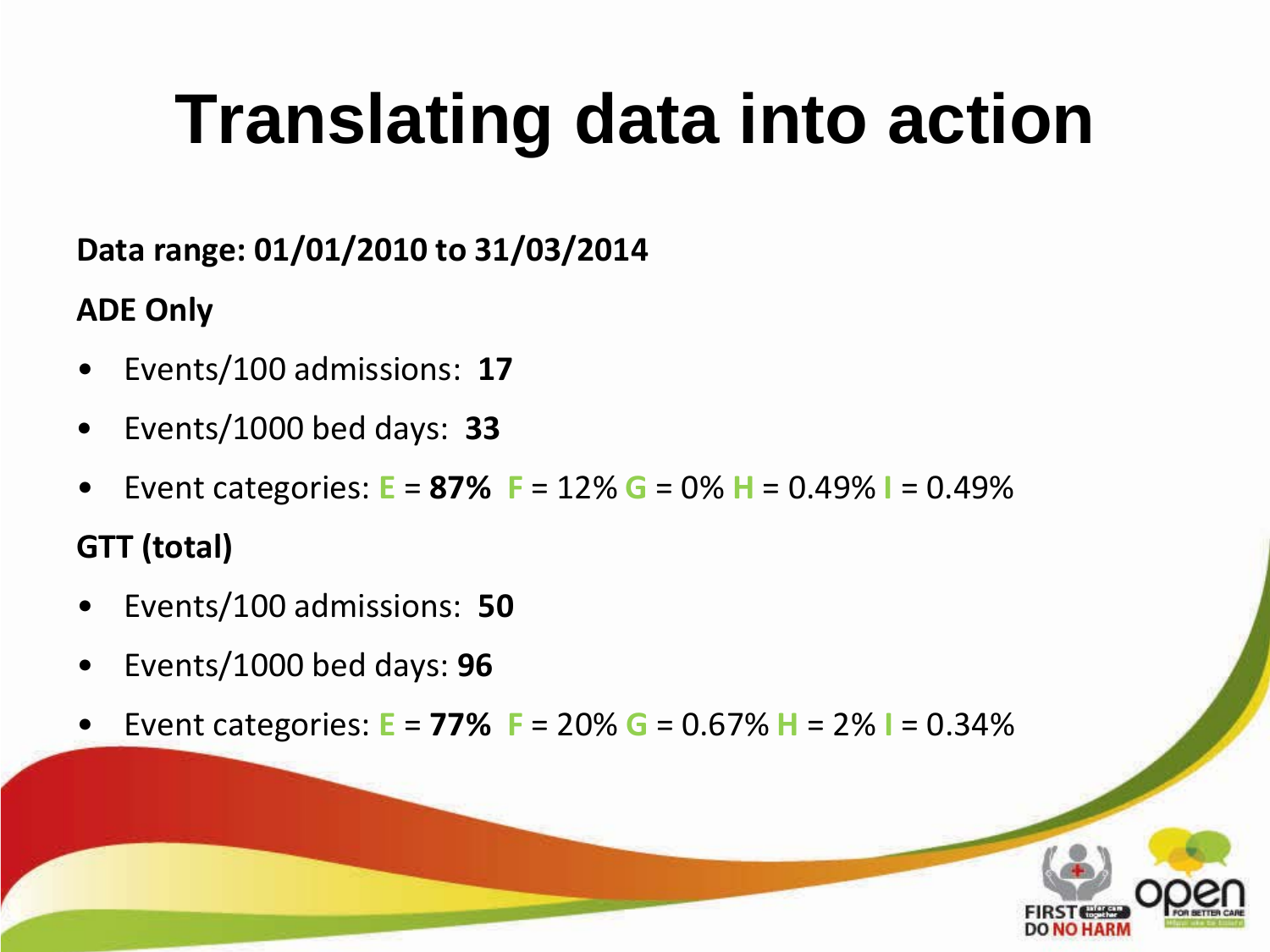# **Improvement opportunities identified / projects undertaken**

- Opioids use and management quality improvement project (Nirasha Parsotam Medication Safety Specialist HQSC & Avril Lee Waitemata DHB Pharmacy QI Specialist)
- A Pharmacological Pain Management teaching programme has been developed:
	- eLearning pain management module (compulsory for PGY1) and designed for all clinical staff
	- Pain management workshops following completion of eLearning module (PGY1, RMOs & nursing staff) led by pain service and palliative care team
	- Pain management guidelines (using Tayside NHS guidelines)
	- Waitemata DHB pain services website: <http://www.wps.ac.nz/>

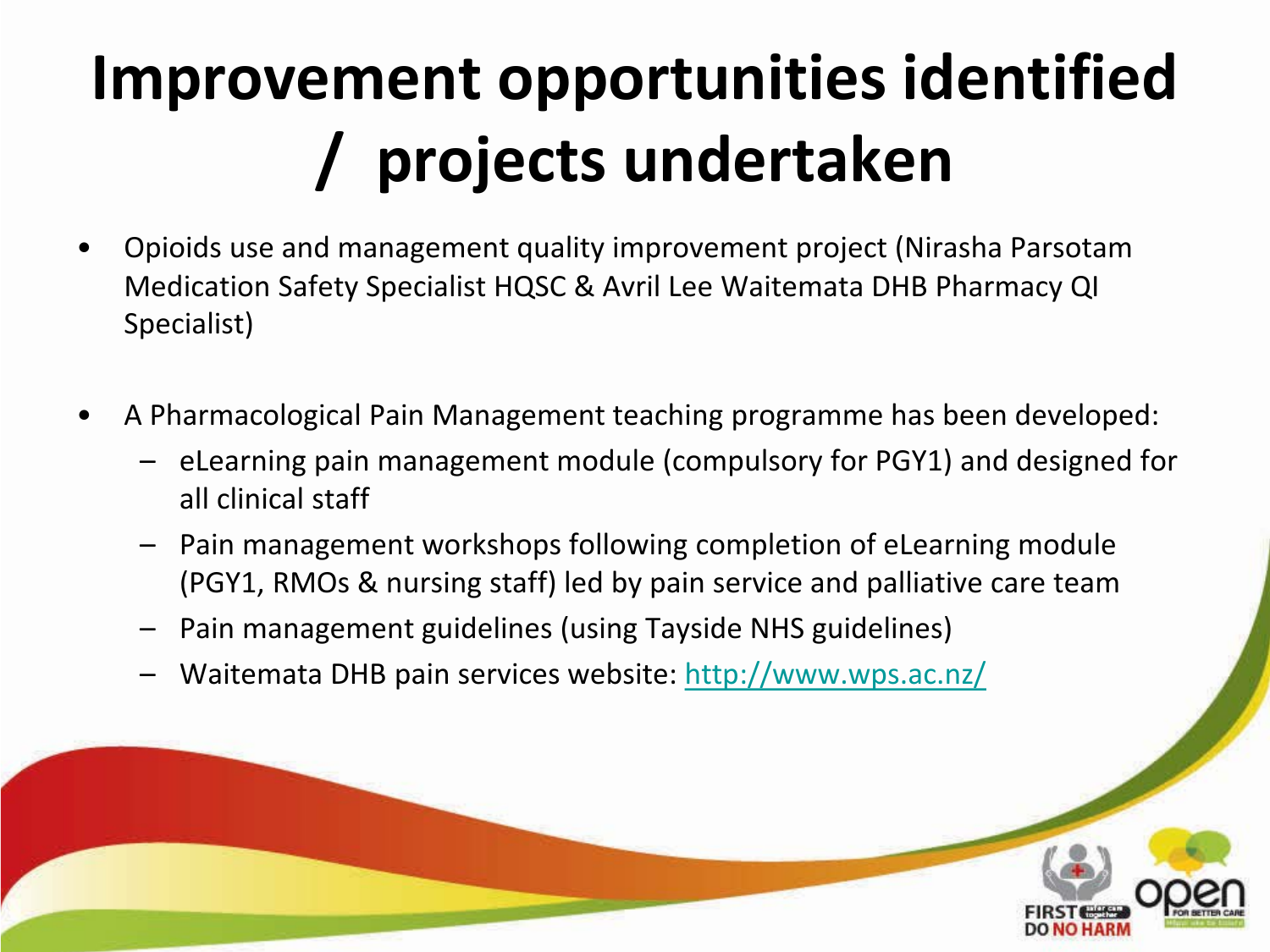#### Waitemata Pain Services

Helping patients live with pain



#### Helping patients live with pain

Pain affects everyone at one time or another. Acute pain is protective and prevents further injury and is frequently seen after trauma including surgical procedures. Persistent or chronic pain is not protective and can lead to loss of function, distress and disability. It is unfortunately common. Most studies world-wide indicate that around 1 in 5 people will have persistent or chronic pain.

Waitemata Pain Services (WPS) provide care for patients with acute and persistent pain problems within the Waitemata District Health Board in Auckland. It consists of a team of doctors, nurses, physiotherapists and psychologists who undertake a variety of interventions.

#### The goal for our service to allow people to function better with pain.

The website contains useful information, resources and educational material for patients and healthcare practitioners. We encourage users to review the pain education video on this page as an introduction to some of the concepts important in modern pain management programmes. In addition there are a series of presentations where our clinicians discuss issues relating to pain medications, interventions, activity and physiotherapy based strategies. There are daily updates in pain research as well as useful resources relating to medication information sheets. For health professionals we also have clinical guidelines and screening tools available to download and print.

We value your feedback on this site. Is it useful? Does it provide the type of information you want? How can we improve this information? Email us using the contact icon.

The Waitemata Pain Services Team



Waitemata ct Health Board **Care for Everyone** 



The Hunter Integrated Pain Service has produced a 5 min Youtube Video (2011) which puts persistent pain in context. Have a look and share with others you know who may have difficult to manage pain.

Colic In Babies May Be Linked

In Severe Depression ECT Can

Inadequate Levels Of Vitamin E In Their Diet; It Is Almost Impossible To Take A Harmful Amount

More updates...

 $\sim$  100  $\sim$  100  $\sim$  100  $\sim$ 



Waitemata District Health Board | Ministry of Health | New Zealand Government | Login Site designed by healthAlliance and DNN Web Development by NetPotential Copyright Waitemata District Health Board 2012



Search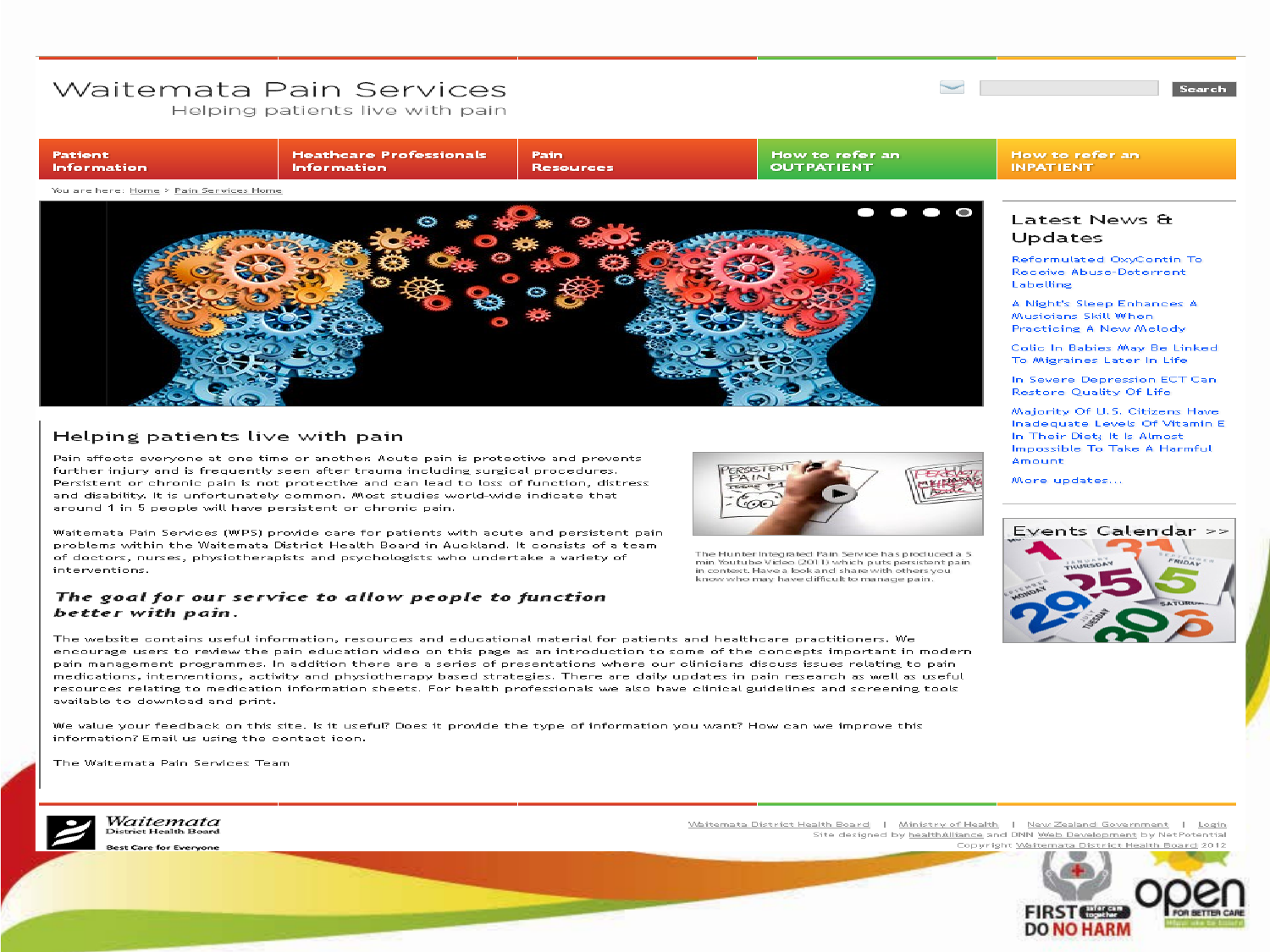## **Any challenges**

- Resources particularly reviewer training
- Finding willing staff to replace current reviewers (who deserve a well earned break)

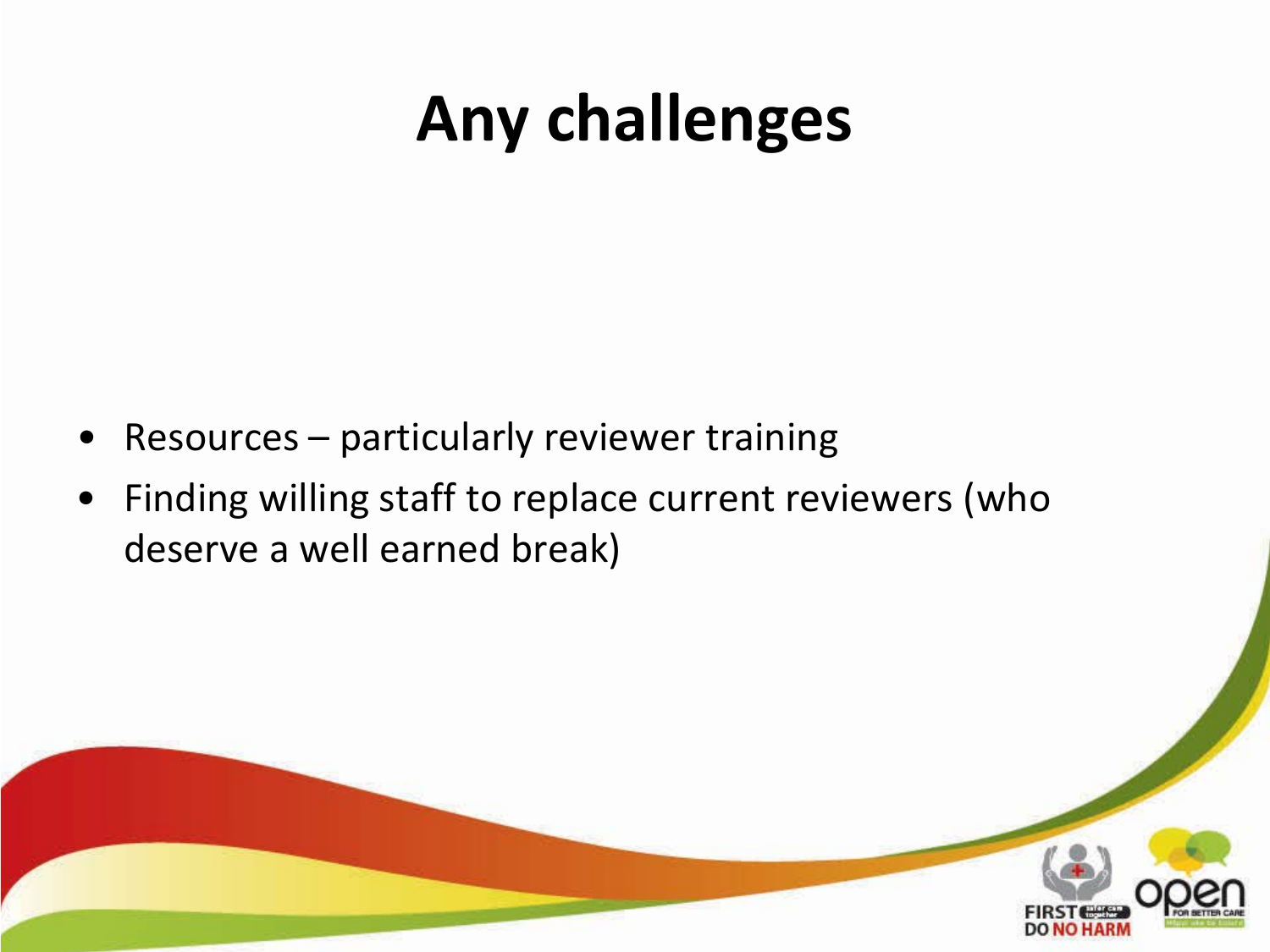## **Lessons learnt**

• Consistency of reviewers imperative